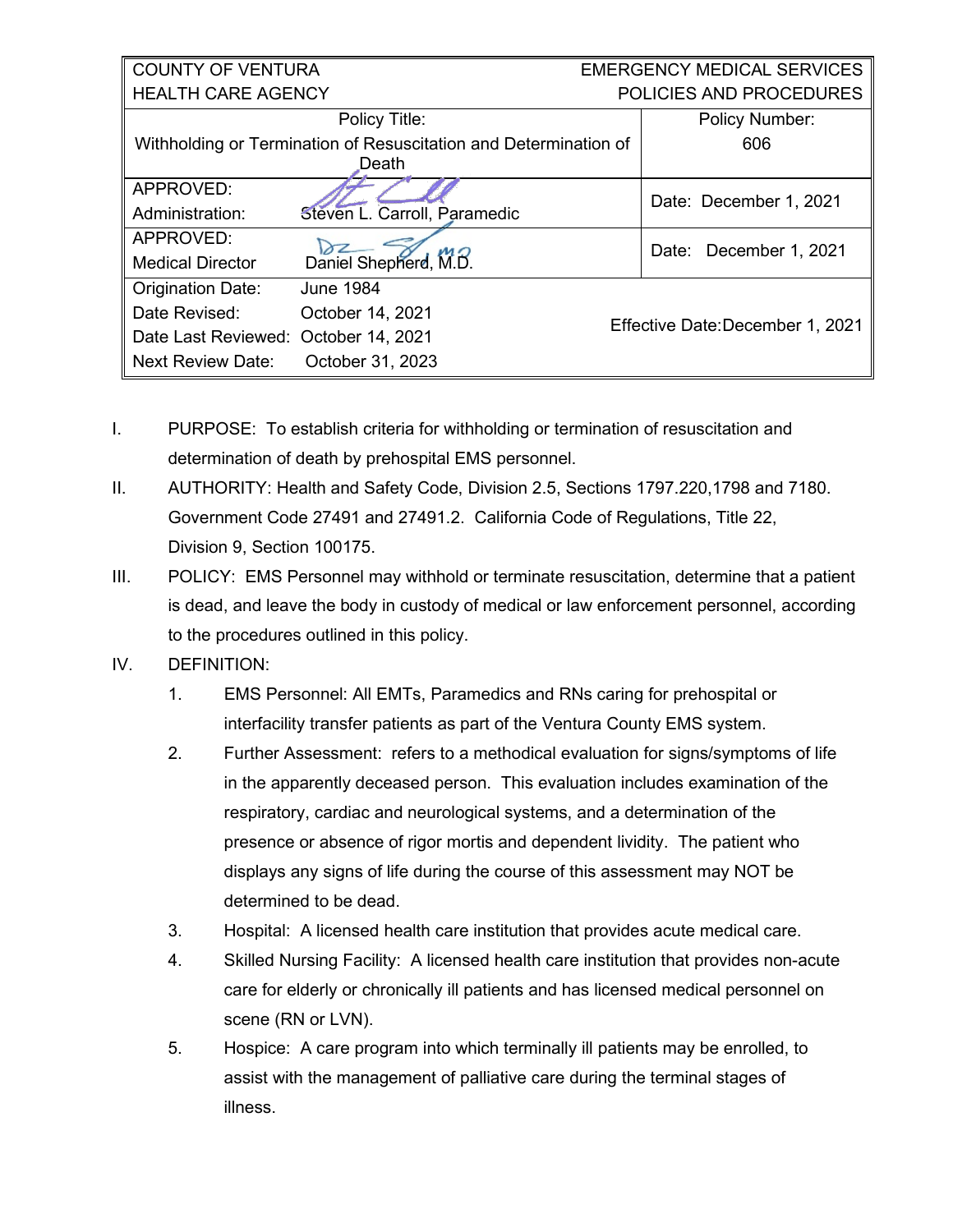#### V. PROCEDURE:

- A. General Guidelines:
	- 1. The highest medical authority on scene shall determine death in the field.
		- a. If BLS responders have any questions or uncertainty regarding determination of death, BLS measures shall be instituted until arrival of ALS personnel.
		- b. If ALS responders have questions or uncertainty regarding determination of death, ALS measures shall be instituted until base hospital contact is made and orders received.
	- 2. EMS Personnel who have determined death in the field in accordance with the parameters of this policy are not required to make base hospital contact.
	- 3. EMS Personnel who arrive on scene after the patient is determined to be dead shall not re-evaluate the patient.

### **PATIENTS WHO ARE OBVIOUSLY DEAD**

Upon arrival, EMS Personnel shall rapidly assess the patient. For patients suffering any of the following conditions, no further assessment is required. No treatment shall be started and the patient shall be determined to be dead.

- Decapitation,
- Incineration,
- Hemicorporectomy, or
- Decomposition.

## **PATIENTS WHO APPEAR TO BE DEAD (WITH Rigor Mortis and/or Dependent Lividity)**

- B. Patients who are apneic and pulseless require further assessment as described in Table 1.
	- 1. If rigor mortis and/or dependent lividity are present, and if no response to assessment procedures, the patient shall be determined to be dead.
	- 2. Rigor mortis is determined by checking the jaw and other joints for rigidity.
	- 3. Dependent lividity is determined by checking dependent areas of the body for purplish-red discoloration.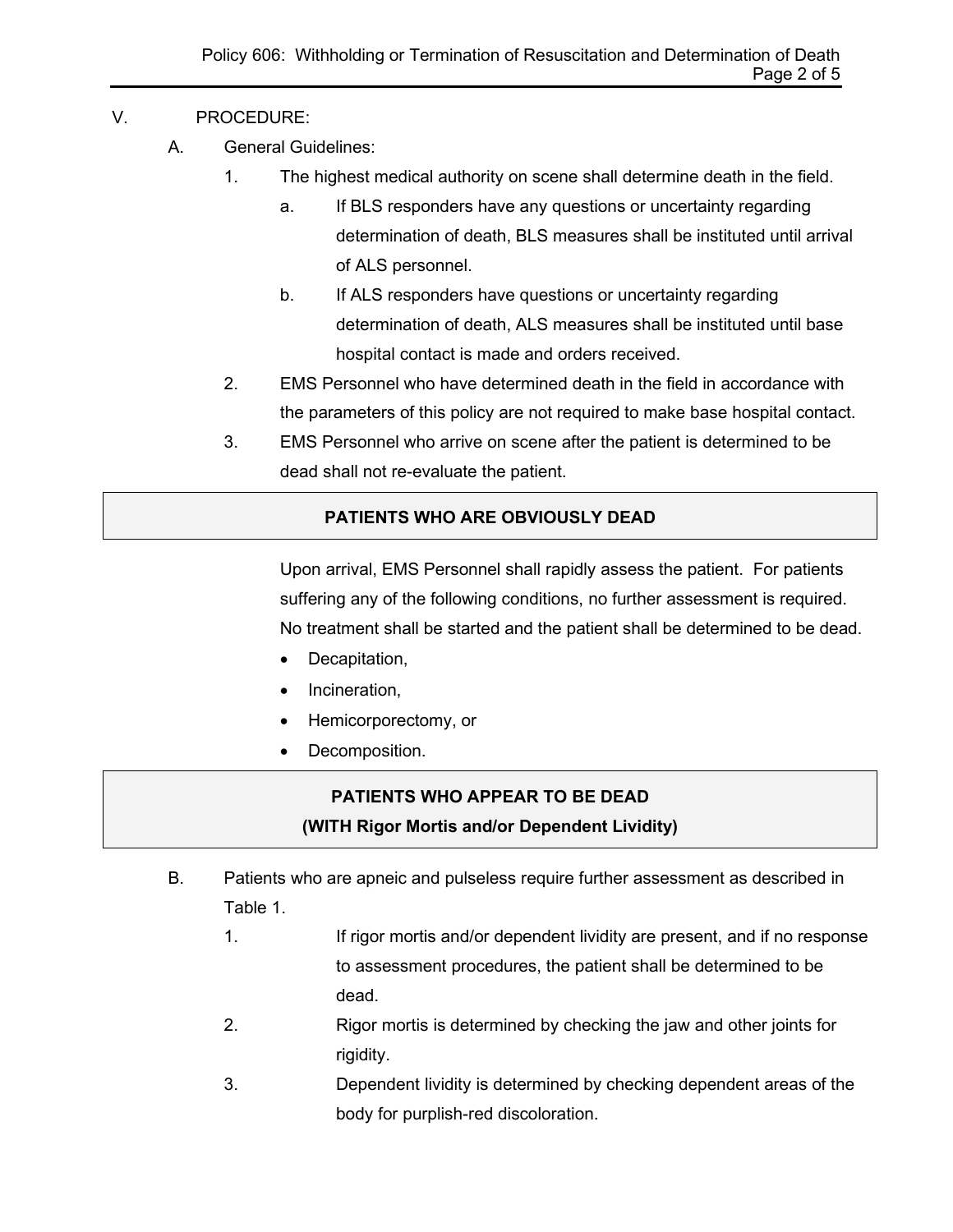| <b>CATEGORY</b> | ASSESSMENT PROCEDURES                                                                                                                                                                        | <b>FINDINGS FOR</b><br><b>DETERMINATION OF</b><br><b>DEATH</b>    |
|-----------------|----------------------------------------------------------------------------------------------------------------------------------------------------------------------------------------------|-------------------------------------------------------------------|
| Respiratory     | Open the patient's airway. Auscultate<br>lungs or feel for breaths while observing<br>the chest for movement for a minimum of<br>30 seconds                                                  | No spontaneous breathing.<br>No breath sounds on<br>auscultation. |
| Cardiac         | Palpate the carotid artery (brachial for<br>infant) for a minimum of 1 minute.<br>Auscultate for heart sounds for minimum<br>of 1 minute.                                                    | No pulse.                                                         |
|                 | OR.                                                                                                                                                                                          | No heart sounds.                                                  |
|                 | ALS ONLY- Monitor the patient's cardiac<br>rhythm for minimum of 1 minute. Check<br>asystole in 2 leads. Obtain a 6-second<br>strip to be retained with the EMS<br>provider's documentation. |                                                                   |
| Neurological    | Check for pupil response to light.                                                                                                                                                           | No pupillary response.                                            |
|                 | Check for response to painful stimuli.                                                                                                                                                       | No response to painful<br>stimuli                                 |

Table 1

- 1. While in the process of the assessment procedures, if any response indicates signs of life, resuscitation measures shall take place immediately.
- 2. **If rigor mortis and/or dependent lividity are present**, and if no response to assessment procedures, the patient shall be determined to be dead.

## **PATIENTS WHO APPEAR TO BE DEAD: (WITHOUT Rigor Mortis and/or DEPENDENT LIVIDITY)**

- C. Patients who appear to be dead but display no signs of rigor mortis and/or dependent lividity shall have the cause of apparent death determined to be **MEDICAL** (including drowning, ingestion, asphyxiation, hanging, poisoning, lightning strikes, and electrocution), or **TRAUMATIC** (and injuries are sufficient to cause death).
	- 1. **MEDICAL ETIOLOGY**: Resuscitation measures shall take place.
	- 2. **TRAUMATIC ETIOLOGY**: Further assessment as defined in Table 1 shall be performed. If no response to assessment procedures, the patient's age should be determined. (reasonable estimation appropriate if positive determination of age is not possible)
		- a. For patients younger than 18 years of age, resuscitation measures, including transport to the closest trauma center, shall take place.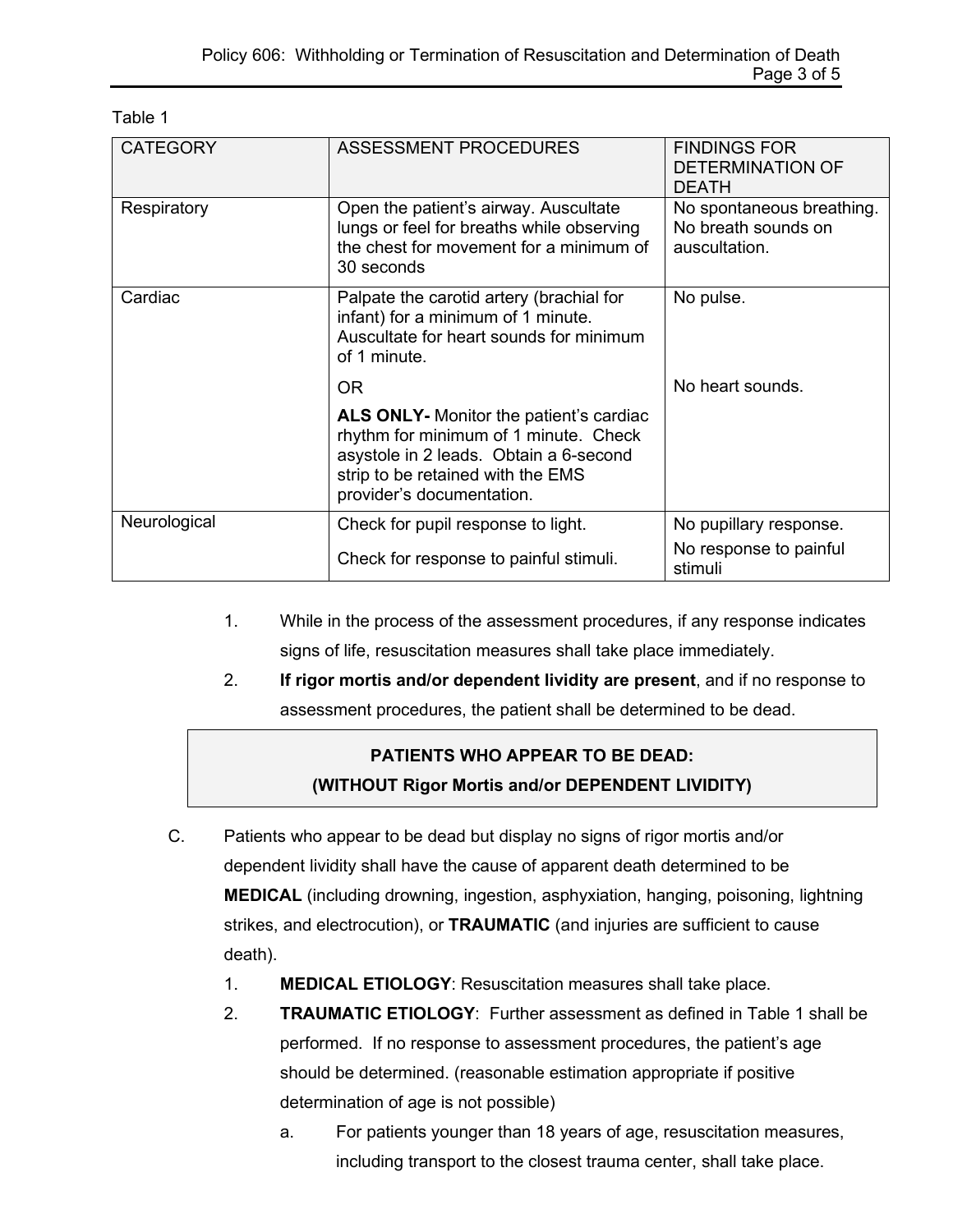- b. For patients 18 years or older:
	- **1) BLS RESPONDERS**:
		- a) If the time from **initial determination** of pulselessness and apnea until trauma center arrival is estimated to be less than 20 minutes, resuscitation measures, including transport to the closest trauma center, shall take place.
		- b) If the time from **initial determination** of pulselessness and apnea until trauma center arrival is estimated to be 20 minutes or more, the patient may be determined to be dead.

#### 2) **ALS RESPONDERS:**

- a) If the time from **initial determination** of pulselessness and apnea until trauma center arrival is estimated to be less than 20 minutes, using a cardiac monitor, the patient's rhythm should be assessed.
	- $(1)$  If the rhythm is narrow complex PEA, wide complex PEA greater than 30 beats per minute, ventricular tachycardia or ventricular fibrillation, resuscitation measures, including immediate transport to the closest trauma center, shall take place.
	- (2) If the rhythm is asystole or wide complex PEA at a rate of 30 beats per minute or slower, the patient shall be determined to be dead.
- b) If the time from **initial determination** of pulselessness and apnea until trauma center arrival is estimated to be twenty minutes or more, the patient may be determined to be dead, regardless of cardiac rhythm.
- D. Termination of Resuscitation
	- 1. Base hospitals and EMS Personnel should consider terminating resuscitation measures on adult patients (age 18 and older) who are in cardiopulmonary arrest and fail to respond to treatment under VC EMS Policy 705.07 or 705.08: Cardiac Arrest, Adult.
	- 2. If resuscitation measures have been initiated, base hospital contact should be attempted before resuscitation is terminated and the patient determined to dead.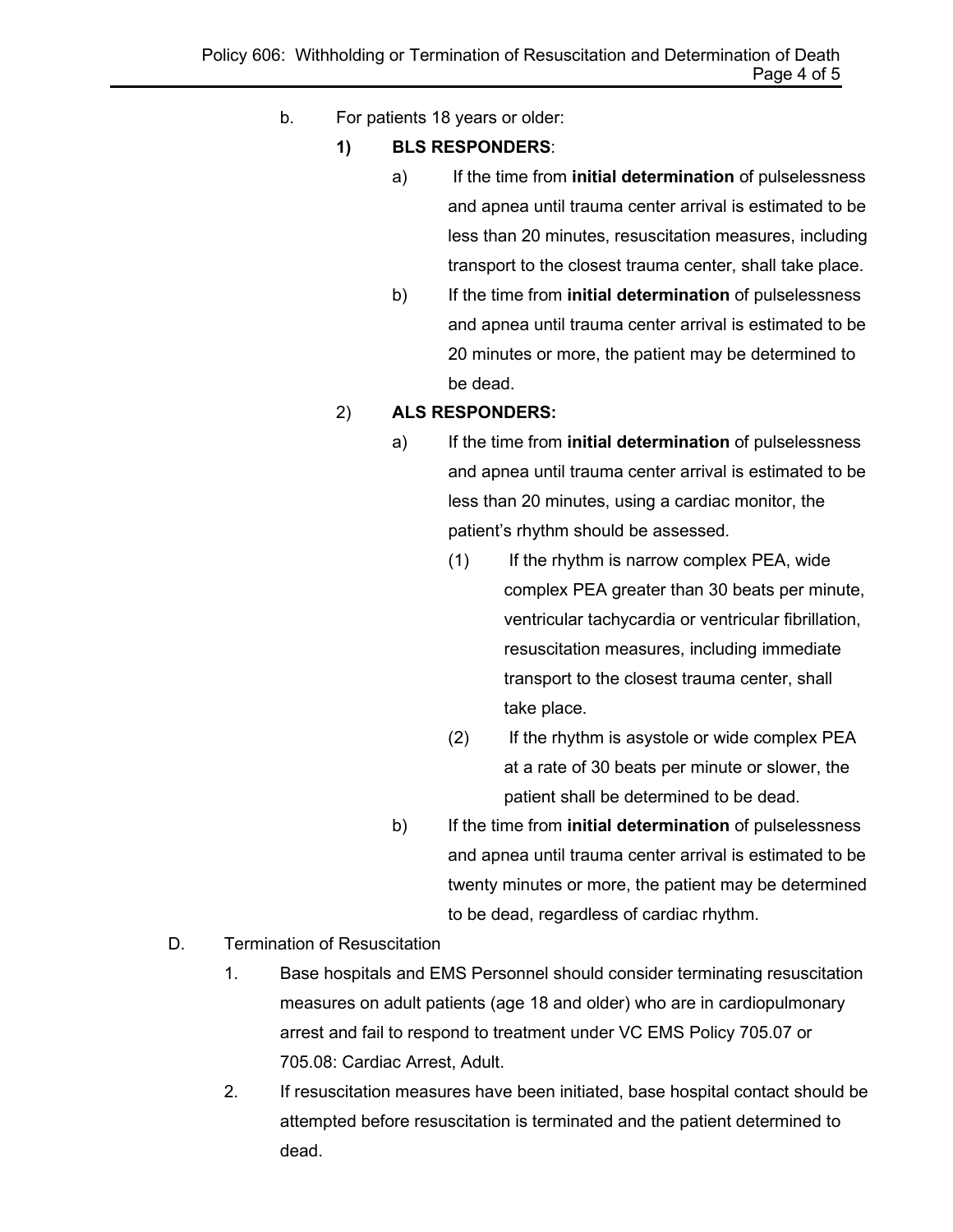- 3. If unable to make base hospital contact, resuscitation efforts may be terminated and the patient determined to be dead using the following criteria:
	- a. Patients without evidence of trauma who meet termination of resuscitation criteria in VC EMS Policy 733: CAM and Post ROSC Care.
- 4. In cases of cardiopulmonary arrest as a result of a lightning strike, electrocution or suspected hypothermia, CPR shall be performed for a minimum of 1 hour. **BLS responders in these circumstances shall make all reasonable attempts to access ALS care.**
- E. Documentation
	- 1. EMS Personnel will document determination of death in the approved Ventura County Electronic Patient Care Reporting System (VCePCR).
- F. Disposition of Decedent's Body
	- 1. Deaths that occur in hospitals or skilled nursing facilities, or to patients enrolled in hospice programs, do not require law enforcement response. Under these circumstances the body may be left at the scene.
	- 2. Deaths that occur anyplace other than a hospital or skilled nursing facility **except to patients enrolled in hospice programs**, must be reported to law enforcement personnel and the body must be left in their custody.